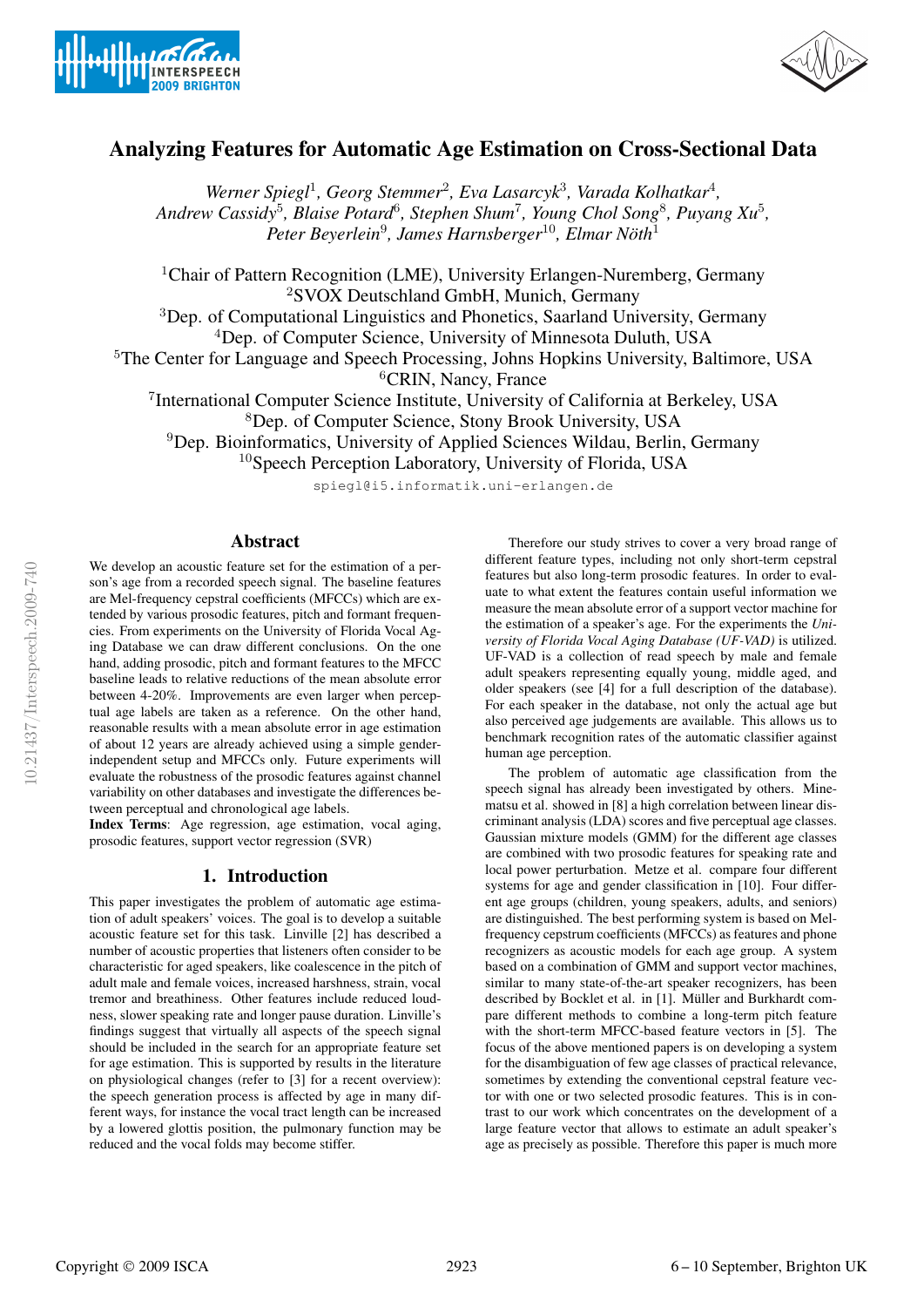comparable to Schötz's publication [6]. Schötz evaluates several different prosodic and spectral features like fundamental frequency, formants, energy, jitter, shimmer, and duration for the task of age estimation using CARTs. Our work differs in the sense that we are less interested in comparing selected features but more in the development of a feature vector integrating many different cepstral, spectral and prosodic parameters to get a low error rate.

The rest of the paper is structured as follows: In section 2 we describe the database we used in our experiments. Then we present in section 3 the analyzed features and the applied feature selection algorithm. In the subsequent section the setup of the experiments is described. After discussing the results the paper ends with the conclusions and a short outlook on future work.

# 2. Data

The data used for our experiments is taken from the *University of Florida Vocal Aging Database (UF-VAD)* [4], a corpus of American English recorded between 2003 and 2007. The database itself features 150 different speakers and 1350 utterances of read speech originating from known material such as the *Rainbow Passage*, the *Grandfather Passage*, and *SPIN sentences*. Each subject reads approximately 2 minutes of the same text into the same microphone and recording conditions, aggregating a total corpus length of about 5 hours. Moreover, the contributing speakers are evenly distributed in terms of gender and three general age groups. That is, we have 25 male and 25 female speakers from each of young (18-29), middle-aged (40-55), and old (62-92) categories. This gives 75 representatives for each gender, as well as 50 representatives for each age group. The mean ages for each age group are 21, 48, and 79, respectively.

For our purposes, the consistency of the UF-VAD helps us normalize the significant variabilities caused by factors other than age. The use of the same microphone, recording equipment and environment reduces the likelihood of channel dependence in our resulting age-classifier, while the use of the same read text across all speakers reduces its dependence on varying linguistic content.

Finally, the corpus also provides a separate set of data on the *perceived ages* of the contributing speakers, 147 listeners estimated the respective ages of the corpus' contributing speakers from the sentence-level material in the database (16 sentences total). The set of results were included in the UF-VAD, which allow for the possibility of comparing our age-classification system with the abilities of human perception.

# 3. Features

We extract several different types of features to cover a broad range of phonetic dimensions. As baseline we use the wellknown Mel-frequency cepstrum coefficients (MFCCs). Three additional groups of features are computed from voiced segments of the speech signal: pitch  $f0$ , the first four formants  $F1 - F4$  and prosodic features. In combination we get 220 features. In order to reduce the total number of features we apply a selection process called MAX R which is described at the end of the section.

## 3.1. MFCCs

The MFCCs are the standard features in speech processing. Here the MFCC vector has a dimension of 24, consisting of the log-energy, the first 11 static MFCCs and 12 dynamic features, which are calculated using a regression-line over the 5 surrounding frames. The window size of each frame is 16 ms and the frame shift is 10 ms.

### 3.2. Pitch and formants

The pitch  $f0$  is computed using the normalized cross correlation function and dynamic programming. The formant trajectories are estimated by Linear Prediction Coding (LPC) and optimized with dynamic programming as well. For each frame the first four formant frequencies  $F1 - F4$  are extracted together with the corresponding bandwidths  $B1-B4$ . Pitch and formants are computed with a frame shift of 10 ms each. As implementation of both extraction algorithms we used the Snack Toolkit [15].

#### 3.3. Prosodic features

Once the so-called basic features pitch and energy and the voiced-unvoiced decision have been computed for each frame of the signal, a high-dimensional prosodic feature vector modeling structured prosodic features is generated for each voiced speech segment. These prosodic features are derived from the basic features, the duration of the segments, the speech pauses and the speech quality (i.e. jitter and shimmer). Various attributes model the prosodic properties of each voiced segment. As an example Fig. 1 shows the attributes for the basic feature pitch f0. Each of the attributes results in a prosodic feature. In addition a context of five voiced segments is taken into account yielding an even larger context-dependent prosodic feature vector. For an in-depth description of the prosodic feature set see [12, 13]. All in all we get a vector of 187 different prosodic features, each of them belongs to one of the following five feature groups: *Pitch*, *Energy*, *Duration*, *Pause* and *Quality*.



Figure 1: Modeling the pitch contour in a voiced segment (after  $[12]$ ).

### 3.4. Feature selection with MAX R

Feature selection is performed using multiple regression/correlation analysis as described in [11]. This procedure is a sped up alternative to the MAX R algorithm presented in [14]. The basic idea of the algorithm is to select the best feature subset by maximizing the explained variance  $R^2$  with R as correlation. In this respect the approach iteratively determines the best subset consisting of one feature, two features and so on. For this MAX R calculates all possible exchanges of additional features (after [14, p. 86]) until there is no better subset. If no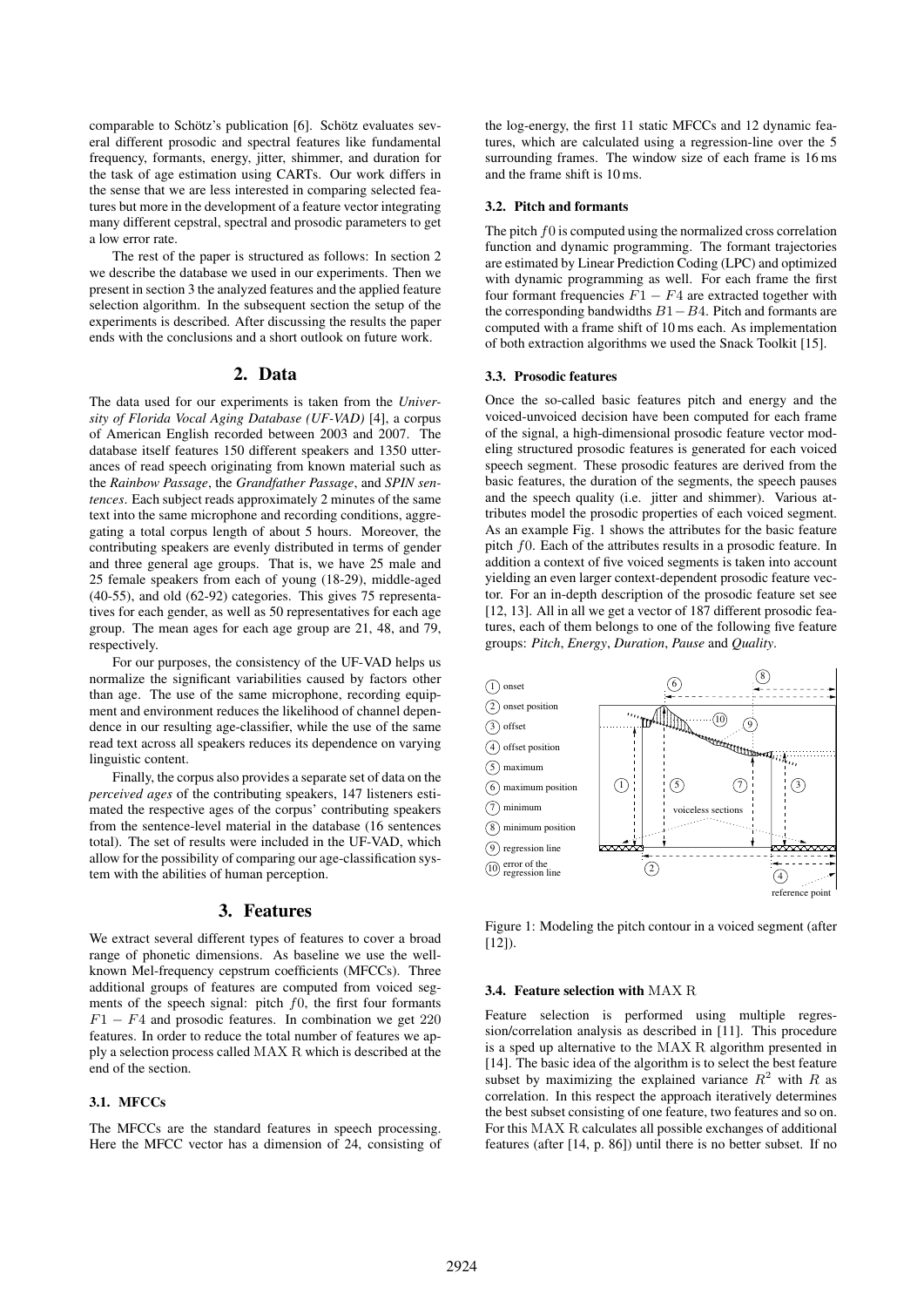additional feature improves the results, the algorithm stops. For each subset the weighted correlations of the features are computed by solving the least square error to the system of linear equations  $y = X\beta$  where X is the matrix of regressor effects (feature vectors in the rows) and  $\beta$  is the vector with the regression parameters (feature weights).  $y$  is the vector of response values, i.e. in our case the ages of the speakers.

# 4. Experiments

To get an objective measurement of how the different features reflect the changes of the aging voice, a regression system is constructed that estimates the age of each speaker in the database.

### 4.1. Setup

For each speaker in the database a single high-dimensional feature vector is generated which contains all information that is available: the *meta feature vector*. The age estimation system is trained and tested on the basis of this meta feature vector.

### *4.1.1. Feature modeling*

The age estimation experiments require a constant dimension of the meta feature vector that is independent of the length of the utterances and of the underlying features which can be extracted on the frame or segment level. Therefore the meta feature vector consists only of the speaker-wise means  $\mu$  and standard deviations  $\sigma$  of the different features: a Gaussian model. So, the dimension of the meta feature vector is twice the sum of the dimensions of the underlying base features. With the 220 different features we obtain for each speaker a meta feature vector of dimension 440, containing the  $\mu$  and  $\sigma$  of the pitch, the formants, MFCCs and the prosodic features.

### *4.1.2. Regression*

For the age estimation a *Support Vector Regression (SVR)* with a linear kernel is applied. The method of *SVR* adopts the principle of support vectors known from classification with *Support Vector Machines (SVM)* for the area of regression [7]. The system is evaluated with a n-fold cross validation (leave one speaker out) where  $n$  equals the number of instances in the database. Afterwards of all folds the mean absolute error (MAE) in years is calculated.

### 4.2. Results

The age estimation experiments are realized under various conditions. On the one hand they are arranged under the aspect of speaker's gender: the *SVR* system estimates the chronological and the perceived age of males and females. Additionally males and females are combined to a gender independent set. On the other hand we look at the features and process them separately: First we choose the different feature sets by hand: pitch, formants, MFCCs and prosodic features. Second we used MAX R to analytically select features. The results of our age estimation experiments are summarized in Tab. 1. In the last column one can find the results on all features.

### 4.3. Discussion

The results shown in Tab. 1 demonstrate that the chronological (actual) age of a speaker can be effectively estimated using a combination of prosodic, spectral and cepstral features: both for males and females the mean absolute error (MAE) is about ten years. When the genders are combined in a single experiment as shown in the last two rows of Tab. 1 there is only a relatively small degradation leading to a MAE of 12 years. In our opinion this indicates that the features we used for age estimation are to a certain extent gender-independent, or, put the other way round, that there are similarities in the vocal aging process of male and female speakers. This is supported by an analysis of the features preferred by the MAX R-selection algorithm: Tab. 2 compares the number of features selected from each feature group for both genders. It can easily be seen that both for male and female speakers there is a clear preference of MFCCs, Pitch, and Energy-based features which persists for the combined experiment. For female speakers, formants seem to be more valuable than for male speakers. Our observation of small gender differences in the features is somewhat surprising, because it is contradictory to the results of Schötz  $[6]$ , who found more prominent differences between the male and female speakers, and to Higgins and Saxman [9] who state that both genders age differently.

Comparing the errors for the different feature groups in Tab. 1 shows that in all cases  $f0$  performs worst of all features. For chronological age labels, MFCCs are the best performing feature group. Adding all prosodic features, pitch and formants to the MFCC reduces the MAE by 20% relative for the female speakers and just by 4% relative for the male speakers. For the experiment with both genders combined, no improvement could be found over standard MFCCs by adding other feature groups. Feature selection using the MAX R algorithm leads to a much smaller feature vector dimension together with a small increase in error. Interestingly the relative reduction in MAE by adding prosodic features, pitch and formants to the MFCC baseline is much larger for the perceptual age labels than for the chronological labels: when using MAX R the relative reduction for female speakers is 25% and for male speakers it is 12%. For both genders combined, a relative reduction in MAE of 23% has been achieved.

For all feature types the estimation error is smaller when computed w.r.t. the perceptual age than for the chronological age. This fits to our expectation that it is difficult to estimate the age for a certain subset of the speakers, both for the humans and the computer. By comparing the perceptual age estimations and the chronological age the average human performance can be computed: the MAE for human listeners is 6.4 years. Thus, the human error is about 50% smaller than for the machine.

# 5. Conclusions and future work

Our age-regression experiments demonstrated that a speaker's age can be effectively estimated using a feature vector of prosodic, spectral and cepstral features. In order to achieve reasonable results it seems that it is not necessary to distinguish male and female speakers beforehand. Feature selection experiments show that MFCCs, pitch and energy are the most important feature groups. The relative error reductions over a standard MFCC baseline feature vector by adding prosodic, spectral and pitch features are between 4-20% relative. For a genderindependent setup, no improvement at all could be measured. Considering the additional effort for extracting these features, we come to the conclusion that MFCC features are sufficient to build a practical system. However, the error of this system is about twice the error of human listeners. Furthermore we observed significant improvements from adding prosodic, spectral and pitch features when using the perceptual age labels as a ref-